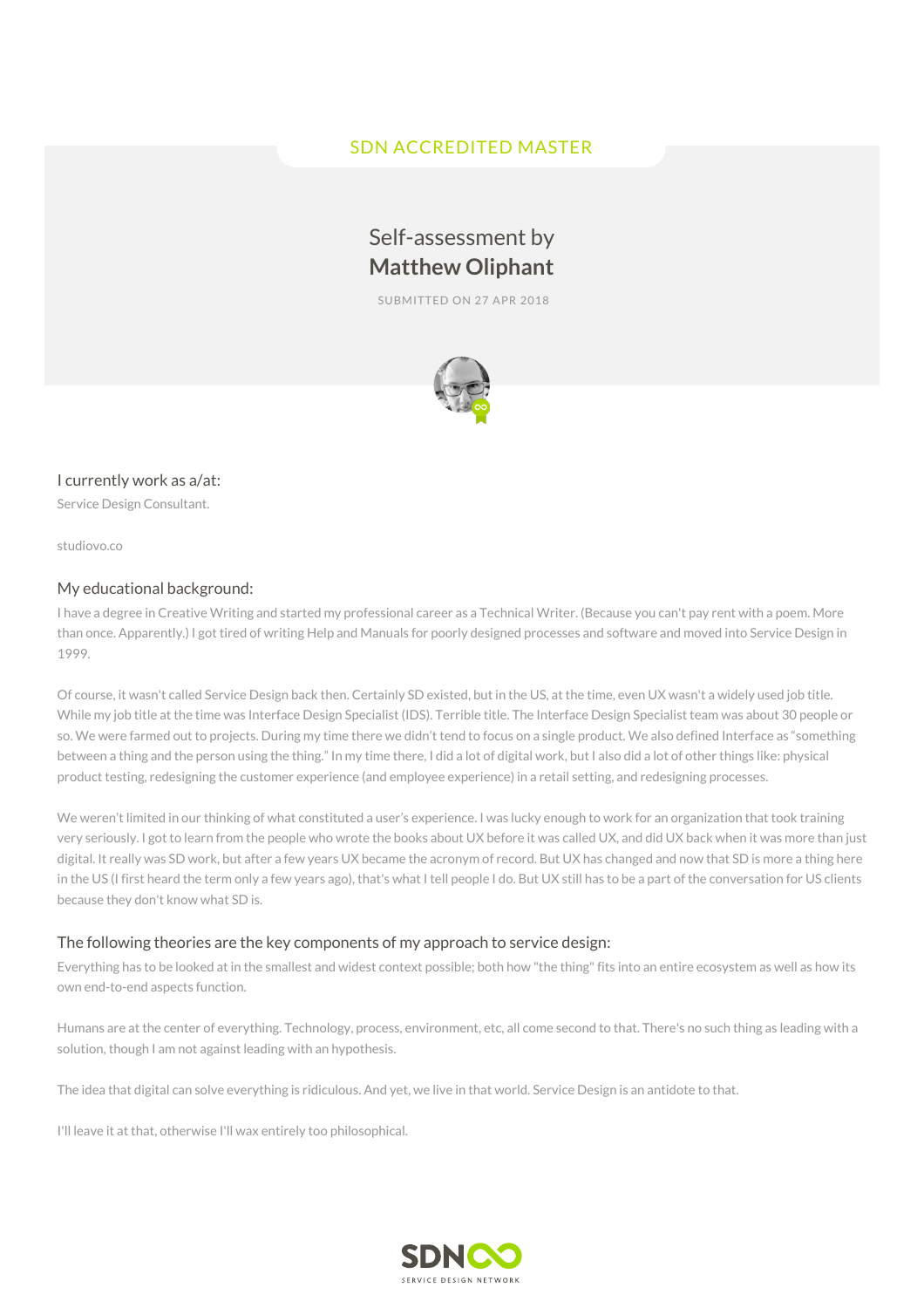

### These are the most relevant resources I base my work on and I recommend them as a body of knowledge in service design:

User and Task Analysis for Interface Design by Hakos & Redish. The title says Interface Design, but there's so much non-digital/fundamental goodness in it, I've recommended it since I first came across it in 2000.

Human Performance Engineering: A Guide for Systems Designers by Bailey. Excellent book on the fundamentals of Human Factors. It's totally old school, but it's also a text book so there's a lot to glean from it.

This Is Service Design Thinking/Doing are ones I usually recommend to people new to SD. I never recommend the Rosenfeld Media book on SD. Entirely too snobby and the font is way too small.

Mapping Experiences by Kalbach is pretty decent as well.

### I have X years of working experience in service design:

19

### I have particular experience in the following service sectors:

My work has impacted healthcare, insurance, banking, accounting, CRM, fundraising, marketing, e-commerce, business processing, education, transportation, engineering, SaaS, B2B, B2C, and the somewhat rare C2B.

#### These are the service design projects I have successfully delivered:

Client: AllMed

Duration: March 2018 to Ongoing

Define the entire system of work for AllMed's employees to determine opportunities for efficiency.

Outcome: Research findings helped AllMed understand where the gaps were in aspects of their system, both digital- and personnel-related. While the work so far has been internally focused, further projects will branch out to better understand AllMed's client inputs and needs.

Client: Edify Edu

Duration: Sept 2017

Desc: Discovery on a product to support the company's services.

Outcome: The project helped Edify's leadership to set aside the product idea as it was not something which was core to their business, or their clients. The work saved the company several hundred thousand dollars in product design/development costs. It's some of the more fun work I get to do: shut down ideas before they get a chance to cause harm and waste.

Client: Mayo Clinic

Duration: Sept to Oct 2016

Desc: Understand the needs of people who are post-organ transplant.

Outcome: Research findings helped doctors, administrators, and Mayo's web team get a better understanding of their patients needs which lead to changes on the web site as well as how information was shared with patients during in-person treatment.

Client: Mayo Clinic

#### Duration: May to June 2016

Desc: Understand how people who suffer from migraines deal with the pain, how it affects their lives, how they handle medication, and how they interact with the different aspects of Mayo's organization online and in-person.

Outcome: Research findings helped doctors, administrators, and Mayo's web team get a better understanding of their patients needs which lead to changes on the web site as well as how information was shared with patients during in-person treatment. Changes were also made to inperson visits (lowering lights, providing dark glasses and noise-cancelling headphones, etc).

Client: Boyle Transportation

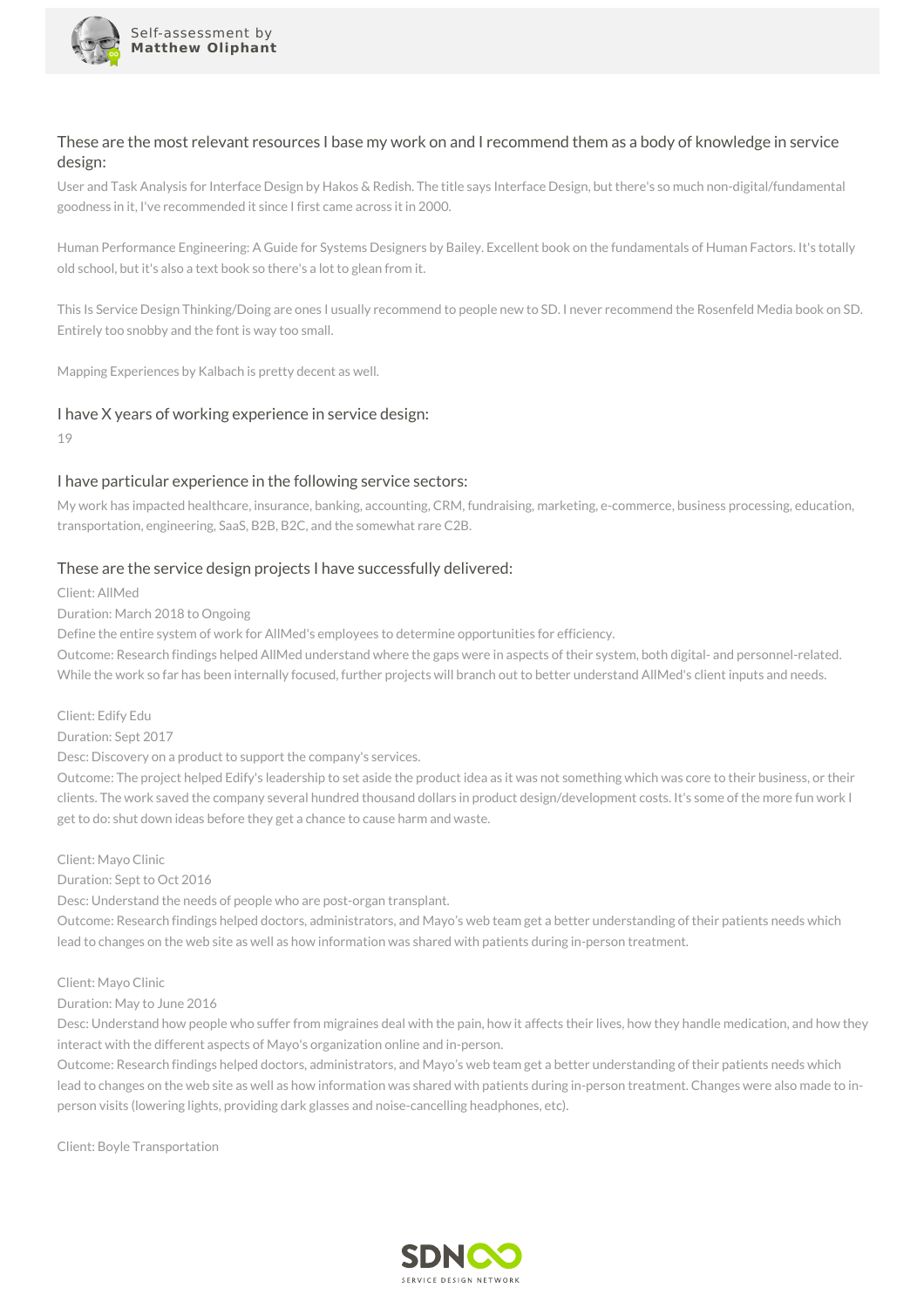

#### Duration: July to August 2012

Desc: Define the entire system of work for Boyle Transportation Specialists to determine opportunities for efficiency. Outcome: Research findings helped Boyle understand where the gaps were in aspects of their system, both digital- and personnel-related. Boyle leadership was focused on how to make their digital system do more and better work, which was part of the deliverable, but the work I did also underscored how important it was for their employees to retain their feelings of being empowered problem-solvers which wasn't part of the leadership's attention until this project.

### I have provided service design training sessions and/or other educational experiences for X years:

10

### My philosophy as a trainer is:

Everyone brings something to the table. While I know a lot, I consciously don't consider myself an expert because I know great ideas, insights, and perspectives come from everyone, even people new to SD. Successful SD training (any training really) goes to where the participants currently are and walks/nudges them gently to where they need to be. (Good strategy for client work, too.)

### These are the service design training sessions and/or other educational experiences I've facilitated within the last year:

Date: April 2018 Title: Design Thinking in Higher Education Client: Design Week Portland Number of Participants: 45 Duration: 3 hours Link: https://www.designweekportland.com/events/integrating-design-thinking-mindsets-in-higher-education

Date: April 2018 Title: Get Out and Talk to People Client: Portland Startup Week Number of Participants: 35 Duration: 2 hours Link: http://portlandstartupweek2018.sched.com/event/EL65/get-out-and-talk-to-people

Date: March 2018 Title: Stand-alone Discovery Projects Client: UX Hong Kong Number of Participants: 61 Duration: 4 hours Link: http://uxhongkong.com/#program-day2

Several SD workshops as part of the local SD meetup where we work with local organizations to teach Blueprinting to the organization and community members.

I mostly provide my training offerings in the following language(s):

English

# I mostly provide my training offerings in the following countries/cities:

US, Hong Kong, London (upcoming)

# I cover the following topics during my training offerings:

•History of service design

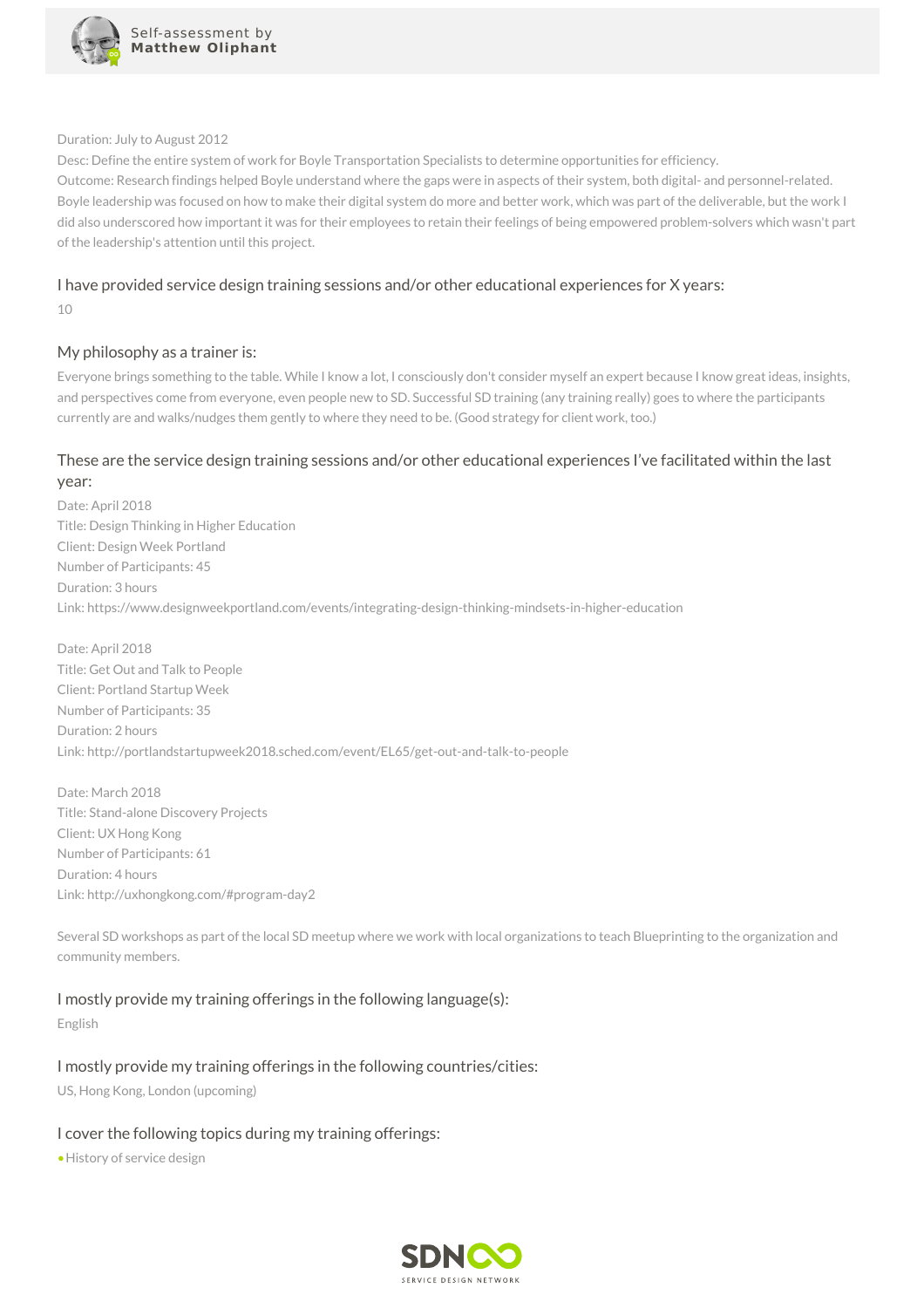

- •Definition of service design
- •Service dominant logic
- •User research/deep customer insights
- •Designing and conducting co-creation workshops
- •Creativity and ideation processes
- •Visualisation techniques
- •Facilitation skills for service design
- •Prototyping of services
- •Business model development
- •Measuring impact of service design, relating it to Key Performance Indicators (KPIs)
- •Working with complex service systems
- •Service design for cultural change
- •Organisational development

#### My training participants typically have the following level of experience:

- •Novice (new to service design)
- •Fundamental (basic knowledge)
- •Advanced (practical application)

#### These are my favourite cases I use to inform participants about the impact and value of service design:

My favorite use cases are my 4 opportunities to shut down businesses and have the owners thank me for it.

I tend not to use case studies from other people/companies as it's difficult to speak to them. Certainly, I note there are plenty of case studies available on the SDN site and via searching.

#### These are the service design methods and tools that I use during my sessions:

How to:

- \*interview people
- \* map out systems and experiences
- \*identify, undertand, and limit hidden agendas
- \* synthesize findings into something actionable
- \* prototype for research and for building

I tend to not focus too much on tools and deliverables as I find those more ancillary to the real work of understanding systems. I get that some of those tools and deliverables can help with that, but I'm more interested in the fundamentals that necessarily come before that. In my thinking, the tools and deliverables that get you the quickest to the highest level of confidence are best.

#### After successfully attending my training sessions, participants will typically be able to:

If it's their first or close-to-first introduction to anything I am teaching, I expect them to be able to muddle through a project of their own. Ideally, these workshops would be on practical things, but that usually isn't an option. So you have to hope they can take what they learned in the workshop and translate that into practical work.

If they aren't new to it, then I expect participants to be able to refine their current methods without much issue.

Anyone who expects people new to this to be able to do a workshop and jump in back at work and do it well... they are not setting realistic expectations.

### I apply the following evaluation tools to make sure the participants have understood the content of my sessions and gained the expected competencies and skills: